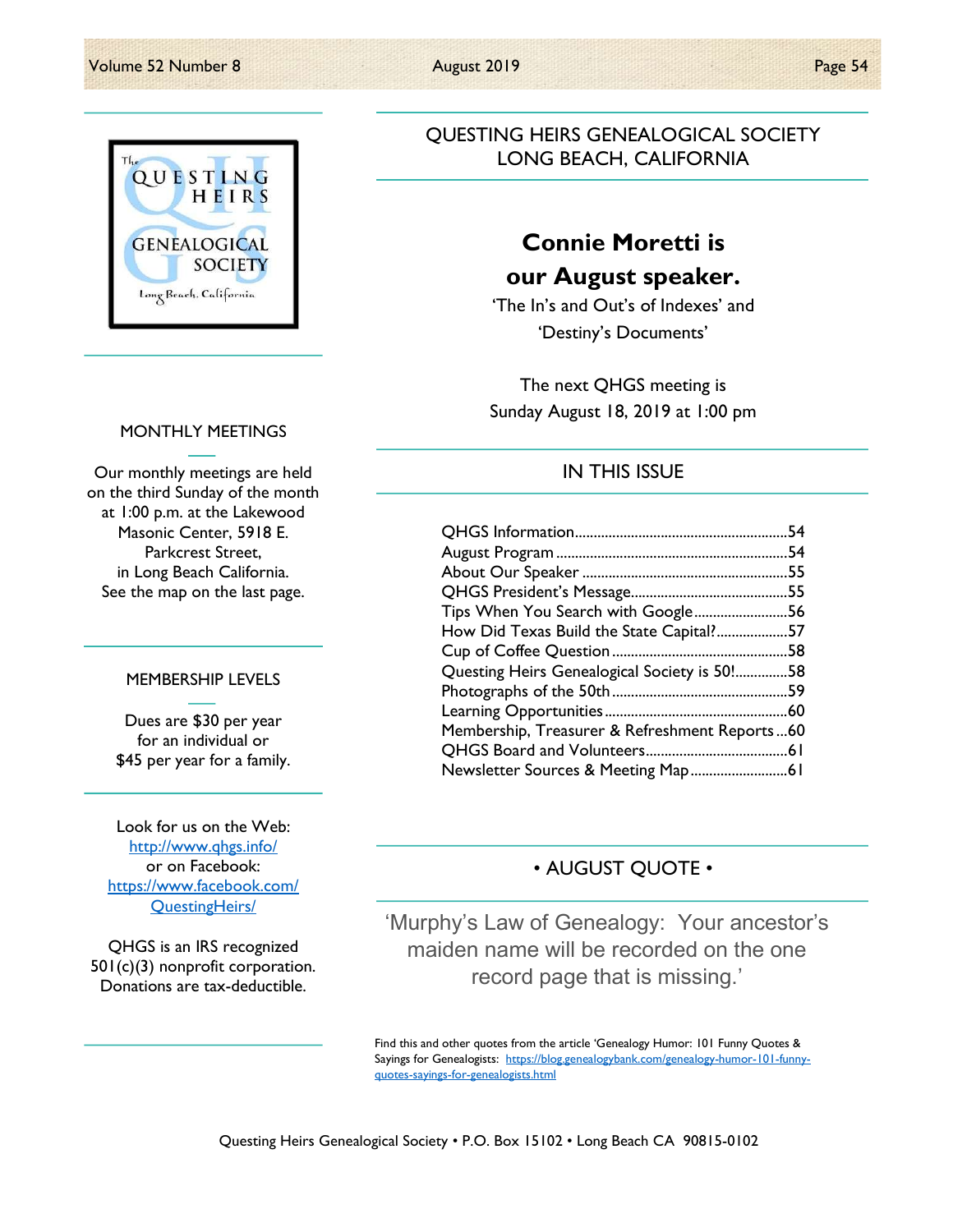### • Our August Speaker is Connie Moretti •

### 'The In's and Out's of Indexes' and 'Destiny's Documents'

A third-generation Californian, Connie developed her love for genealogy from a story-telling grandmother who enrolled her in Knotts Berry Farm's Covered Wagon Club at age nine.

She taught beginning and internet genealogy classes for South Bay Adult School, served as editor of the South Bays Cities Genealogical Society Newsletter for five years and continues to write a regular column. She is the co-author of tow genealogy books, Stepping Stones to Genealogy and On the Road: Day Trips to Local Genealogy Research Sites.



She is a member of APG, NGS, NEHGS, VGS, NSDAR, USD1812. She also has

assisted a number of ladies with DAR applications and supplementals and has successfully documented 17 patriots for herself.

'The In's and Out's of Indexes' and 'Destiny's Documents' are the two presentations Connie Moretti we will hear on August  $18<sup>th</sup>$ . We hope you will join us for these informative talks.

### •QHGS President's Message •

As a former Questing Heirs program chairman, it can be a balancing act to find topics that fit our members as a whole. Some topics may only be of interest to members researching a particular state/country or ethnic group. Although I may not have French heritage, I can learn something from a presentation on this subject. European records can be similar so the basics may apply to my Italian research.

Don't let a topic that doesn't pertain to you keep you from joining us at meetings. Besides learning something new, you are in the company of others who are interested in genealogy. Where else can you talk to folks without their eyes glazing over in boredom?

Do you have any recommendations for a topic and/or speaker? Do you have a topic that you would like to present to our society? It doesn't have to be fancy with a PowerPoint presentation or handout. If you know something about a topic that you would like to teach us, we are here to listen.

Contact us at questingheirs@gmail.com

If you have any questions, concerns, ideas or suggestions, please let me know. You can find my contact information in the member directory.

Christina "Tina" McKillip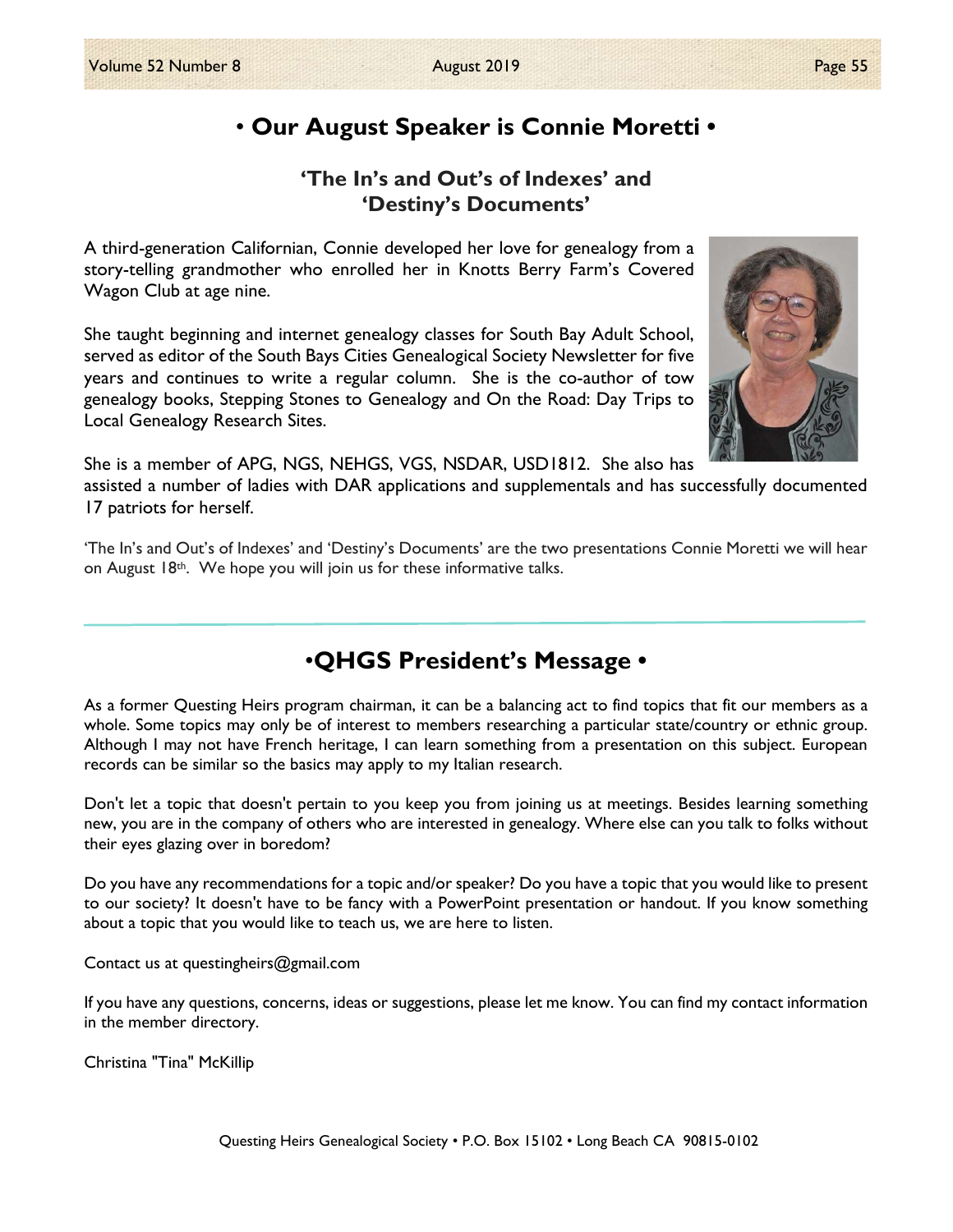### • Tips When You Search with Google •

I think I bought my first personal computer in the 1970s. I was that person who loved to figure out math problems about two trains leaving different cities and heading toward each other. As the years have gone by, computer languages have evolved and search criteria have become more user friendly. This month, I wanted to share a few Google search tips you may not know about.

Everything counts: Google assumes that you are looking for all of the words you used in your search. There is an implied AND between each word. It will look for results with all those words

Lower case: You can type your request in upper or lower case, but Google is case insensitive. I usually type using lower case only. Google does not care if you use capital letters. It only cares if you capitalize for search operators like AND or OR.

Your search order makes a difference: Google gives a higher priority to search terms earlier in your query. Imagine walking into a bookstore. Where would you hope to find a book you are looking for? You would probably go first to a specific section like fiction, travel, or history. Likewise, you want to begin your search query in Google with the most important factor. Depending on what your search includes, the results may be the same no matter what the order. But it is best to put your most important search words first. Try moving the order of your search words around and see if there are any differences your results.

### Samples of Searches



Quotation marks: If you use quotation marks, you will see results where the words appear together exactly as typed. If you search for john kays without quotation marks it will return results like: 'Former Army Contractor Sentenced to 30 Months in Federal Prison…...'. But if you search for 'lt john kays' it will return articles like 'Lt. John Kays and George Washington', the result you had hoped to see about a DAR patriot.



Excluded words: If you want to exclude a specific word in a search, use type a hyphen before that word. For example, if you wanted to learn more about Thomas Jefferson not related to his presidency, use the Google search above.

~marriage records Virginia

Similar words: Using the tilde symbol will search for the exact and similar words. The Google search above will return results of Virginia 'marriage records', 'public records', 'vital records' and other similar results.

 $\mathbf{u} \cdot \mathbf{a}$ 

 $\circ$ 

russell cemetery OR mausoleum

Multiple words: Use 'OR' between search terms so that your results will return either word. The Google search above will return results with Russell cemetery or Russell mausoleum.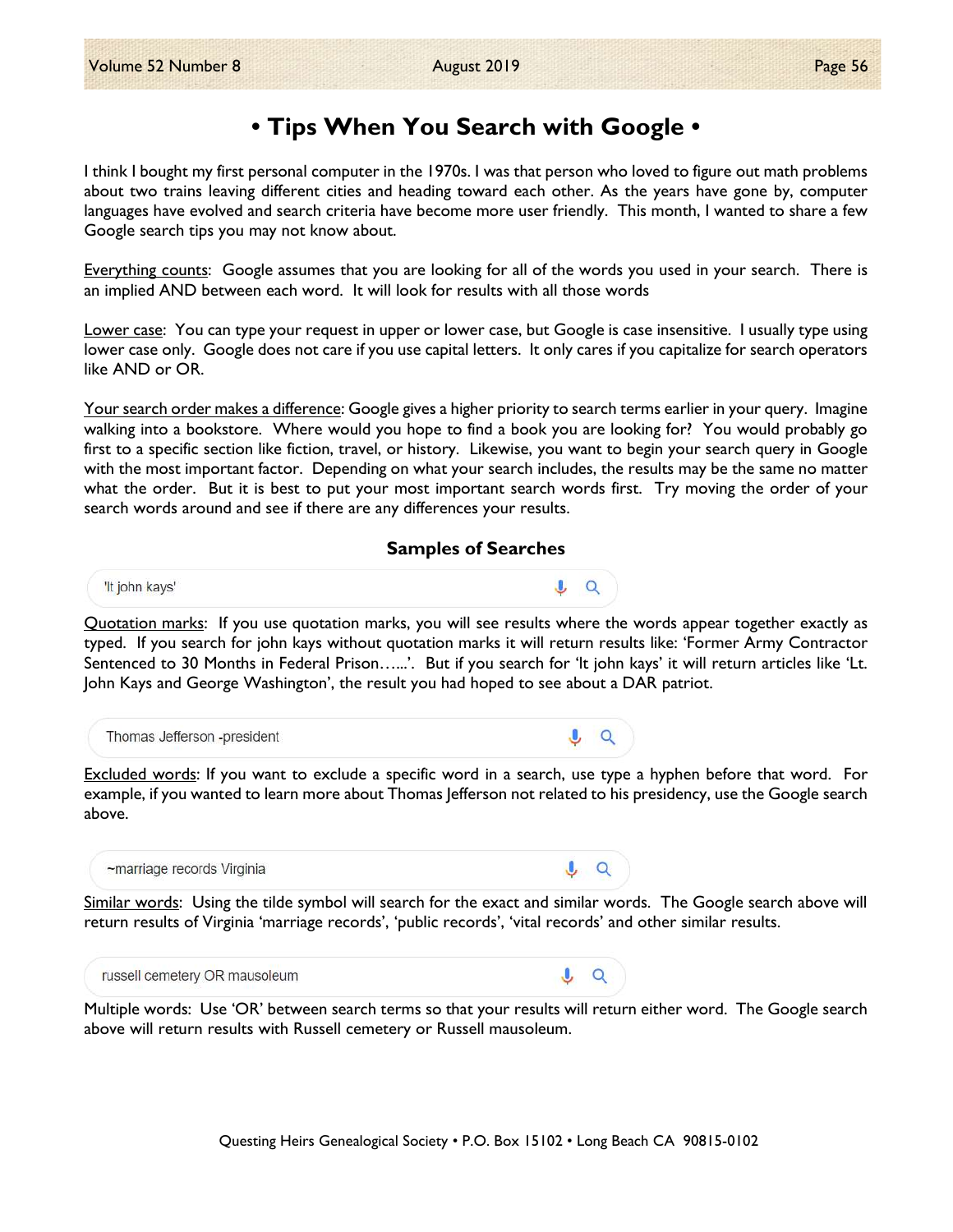

Volume 52 Number 8 **August 2019** Page 57 **Page 57** 

Filetype: Are you looking for a specific type of file in your results? Maybe you only want to see a PDF or an Excel spreadsheet. If so, type in that file type in the search. Some file types you might be familiar with are pdf, jpeg, xml, csv, doc, docx or other abbreviations. The search above will return a PDF relationship chart at https://berksgenes.org/documents/bcgs\_relationship\_chart.pdf

I hope you've learned at least one new tip to keep your research moving forward.

# • How Did Texas Build the State Capital? •

Those who know me can confirm that I can be easily distracted by a good BSO (bright shiny object) on any given day. Earlier this week, I was looking through public domain photographs and came across a photo from the XIT Ranch in 1891. One of our sons lives in Texas, so of course I had to know more about the XIT Ranch.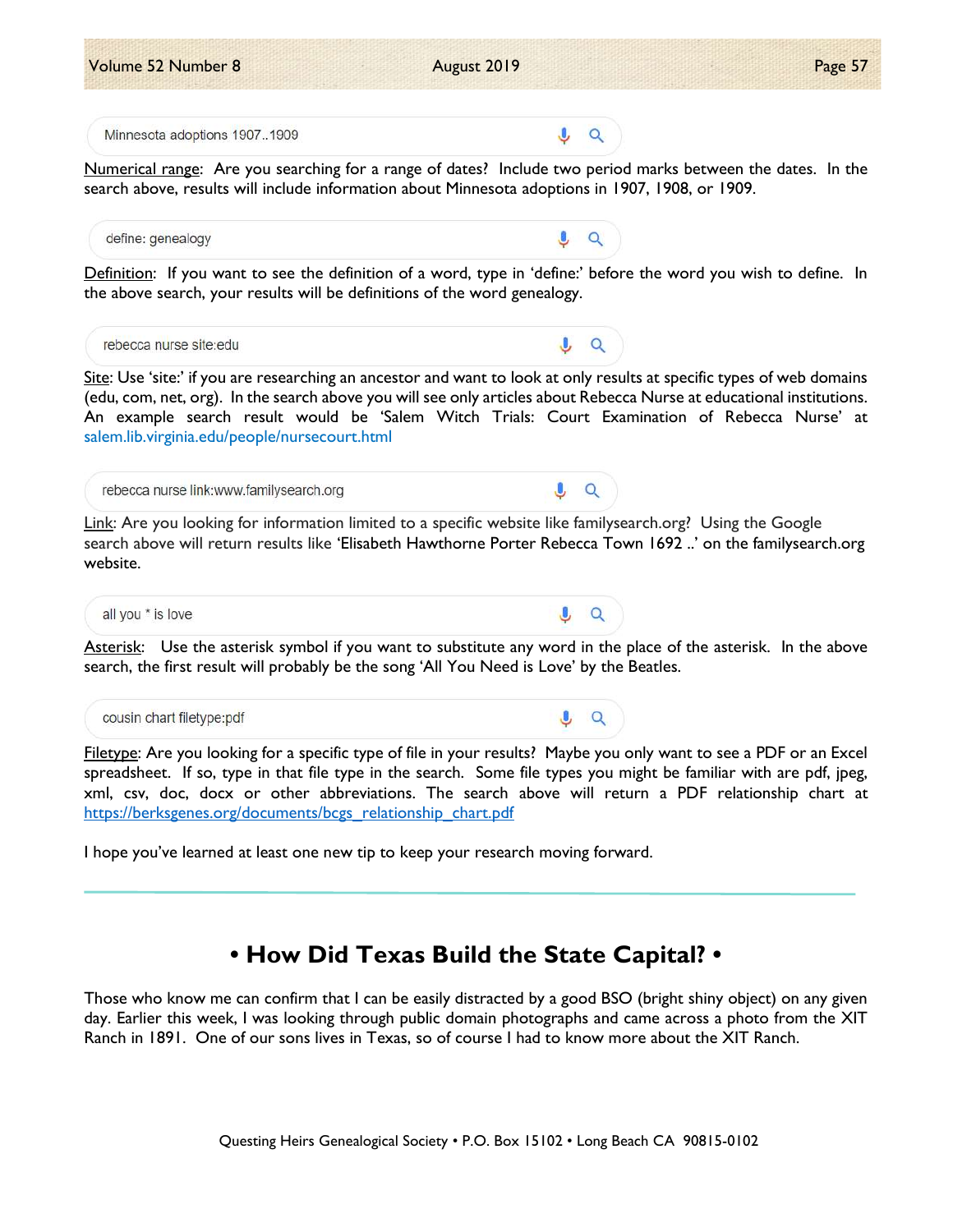The Texas Legislature appropriated three million acres in 1879 to finance building a new capital in Austin. They entered into an agreement with Charles and John Farwell of Chicago to accept the 3,000,000 acres of land in the Panhandle as payment. The syndicate company had expenses of \$3,224,593.45 when it constructed the capital and in exchange received the acreage in the Texas Panhandle.

The ranch was first separated into of seven headquarters. One of those headquarters was Escarbada. The XIT Ranch bordered New Mexico and ran for two hundred miles. There were 1,500 miles of fence line by the late 1890s. They once ran 150,000 head of cattle.

This is an interesting story and if you have time, you can read more about how Texas financed building their capital in Austin and the history of the XIT Ranch. Knowing more about the history of the area our ancestors lived in tells us more about them and their lives.

To read more see: http://www.xitmuseum.com/history.shtml Thumbnail History of the XIT Ranch https://en.wikipedia.org/wiki/XIT\_Ranch Wikipedia XIT Ranch http://www.hiddenancestors.com/parmertx/xitranch.htm Parmer County, TXGenWeb

[Cowboys at Escarbada Bunk House], photograph, Date Unknown;(https://texashistory.unt.edu/ark:/67531/metapth13563/m1/1/: accessed July 18, 2019), University of North Texas Libraries, The Portal to Texas History, https://texashistory.unt.edu; crediting Deaf Smith County Library.

### • Cup of Coffee Question •

The XIT Ranch was comprised of three million acres and ran 200 miles long and 20-30 miles wide. The ranch covered portions of how many counties total? Use one of the three links above to find the correct answer.

A winning entry will be picked from the correct answer at the next meeting. Win a \$10 gift card for either Starbucks or See's Candies courtesy of Janice Miller.

\_\_\_\_\_ 7 counties \_\_\_\_\_ 10 counties \_\_\_\_\_ 11 counties

## Questing Heirs Genealogical Society is 50!

A day to celebrate fifty years of helping each other learn about genealogy. QH started in 1969 with a small gathering and we celebrated last month with our current members.

We had several past presidents in attendance including Sandra Bourassa who traveled a few hours to join us. We had a nice array of food courtesy of your board members. The tree centerpieces were photos of ancestors of Shirley Siems Terry. A slide show gave a glimpse into the past of Questing Heirs.

A great big thank you to the 50th committee for their hard work in putting this event together. Thank you to Shirley Siems Terry, Cynthia Day-Elliott, Terry Hamilton, Kathy Latham & Tina Yanis.

Questing Heirs is looking forward to many more years of helping folks learn about genealogy.

Christina "Tina" McKillip

Questing Heirs Genealogical Society • P.O. Box 15102 • Long Beach CA 90815-0102



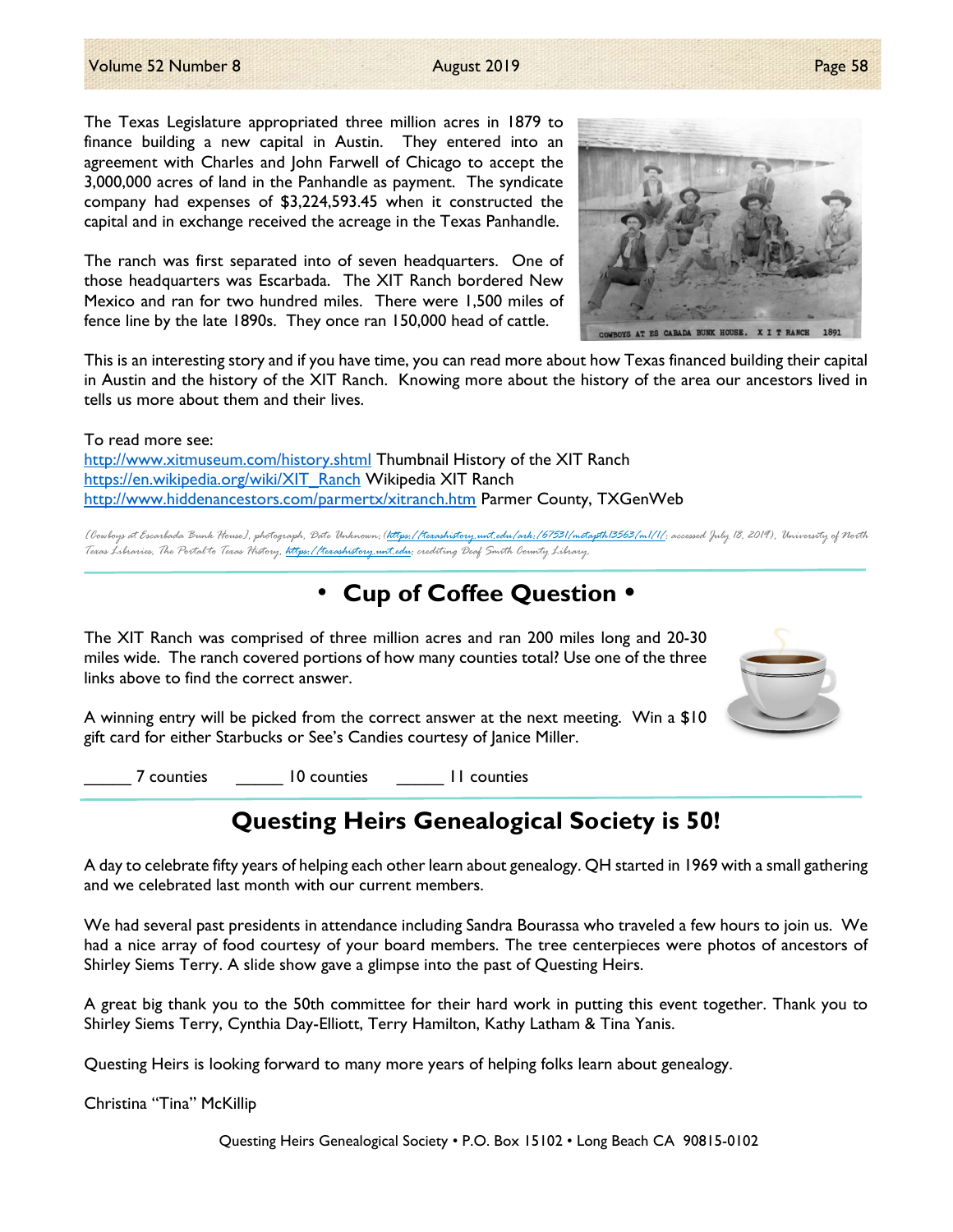## • Celebrating 50 Years of Questing Heirs Genealogical Society •



What fun we had! Fundraising, tracking our ancestors on a map, enjoying a great meal, hearing about our group's history and enjoying each other. Thank you 50<sup>th</sup> Committee.

QHGS President Tina McKillip with Past Presidents Sandy McDonald, Terry Hamilton, Jeanette Jones, John McCoy and Sandra Bourassa (left to right)

Helene Smith, QHGS member since 1990!



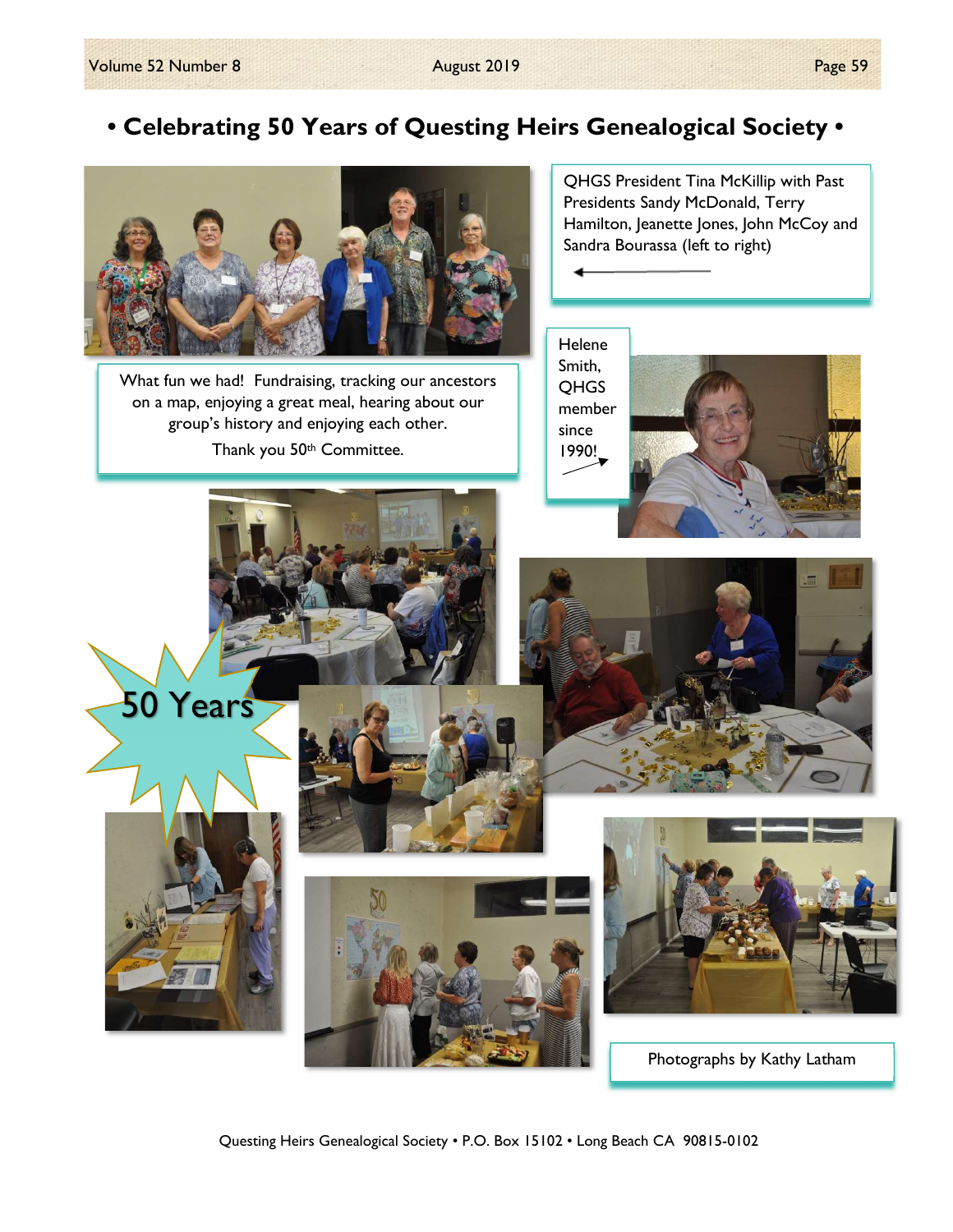### • Learning Opportunities •

#### Family Tree Webinars

August 14 – 'Basics of Land Platting – Part 1' by J. Mark Lowe August 20 - 'Ten Tools for Genealogical Writing' by Harold Henderson August 21 – 'Bullet Journaling for Genealogy' by Shellee Morehead August 23 – 'Introduction to Forensic Genealogy' by Kelvin L. Meyers For more information: https://familytreewebinars.com/upcoming-webinars.php

### Southern California Genealogical Society Webinars

August 21 – 'How Do I Know That's My Ancestor?' by Amy Johnson Crow September 7 – 'The Home Archivist: Preserving Family Records Like a Pro!' by Melissa Barker For more information: http://www.scgsgenealogy.com/webinar/jes-index.html

### FamilySearch Webinars

August 6 – 'Attaching Sources to Family Tree'

August 20 – 'Merging and Correcting Relationships on Family Tree'

August 27 – 'German Research: Alsace-Lorraine Websites'

For more information: https://www.familysearch.org/wiki/en/img\_auth.php/5/51/08-Aug\_2019.pdf

#### Conferences and Events

- Orange County FamilySearch Library 'Family History Expo' on Saturday, October 12, 2019. For more information, see: http://www.ocfamilyhistory.org/Website/fhd20182.html
- $\checkmark$  South Orange County California Genealogical Society: Four presentations by Dr. Fritz Juengling on Saturday, October 19, 2019. For more information see: http://www.soccgs.info/2019-Seminar-Flyer.pdf
- $\checkmark$  VCGS: Annual Seminar with John Phillip Colletta, PhD on October 19 at Camarillo Public Library. For more details see: https://venturacogensoc.org/eventListings.php?nm=349&page=1&nr=50&ec=4&tf=12
- $\checkmark$  Orange County California Genealogical Society: Save the date, Saturday, March 7, 2020 for 'A Day with Paul Woodbury'. Details will be available in December 2019 at www.occgs.com

### MEMBERSHIP REPORT by Cynthia Day-Elliott

At the July meeting there were 36 members and 2 visitors in attendance.

TREASURER REPORT (April-June 2019) by Christine Elia Income: \$171.11 Expenses: \$565.26 F&M Checking balance: \$4,056.37of which \$734.06 is restricted to educational expenses.

F&M and Fidelity Savings balance: \$21,125.71

REFRESHMENT REPORT by Sandy Hollandsworth

Snacks by Tina McKillip, Linda Ryan, Bridget Dole and Janice Miller



Questing Heirs Genealogical Society • P.O. Box 15102 • Long Beach CA 90815-0102